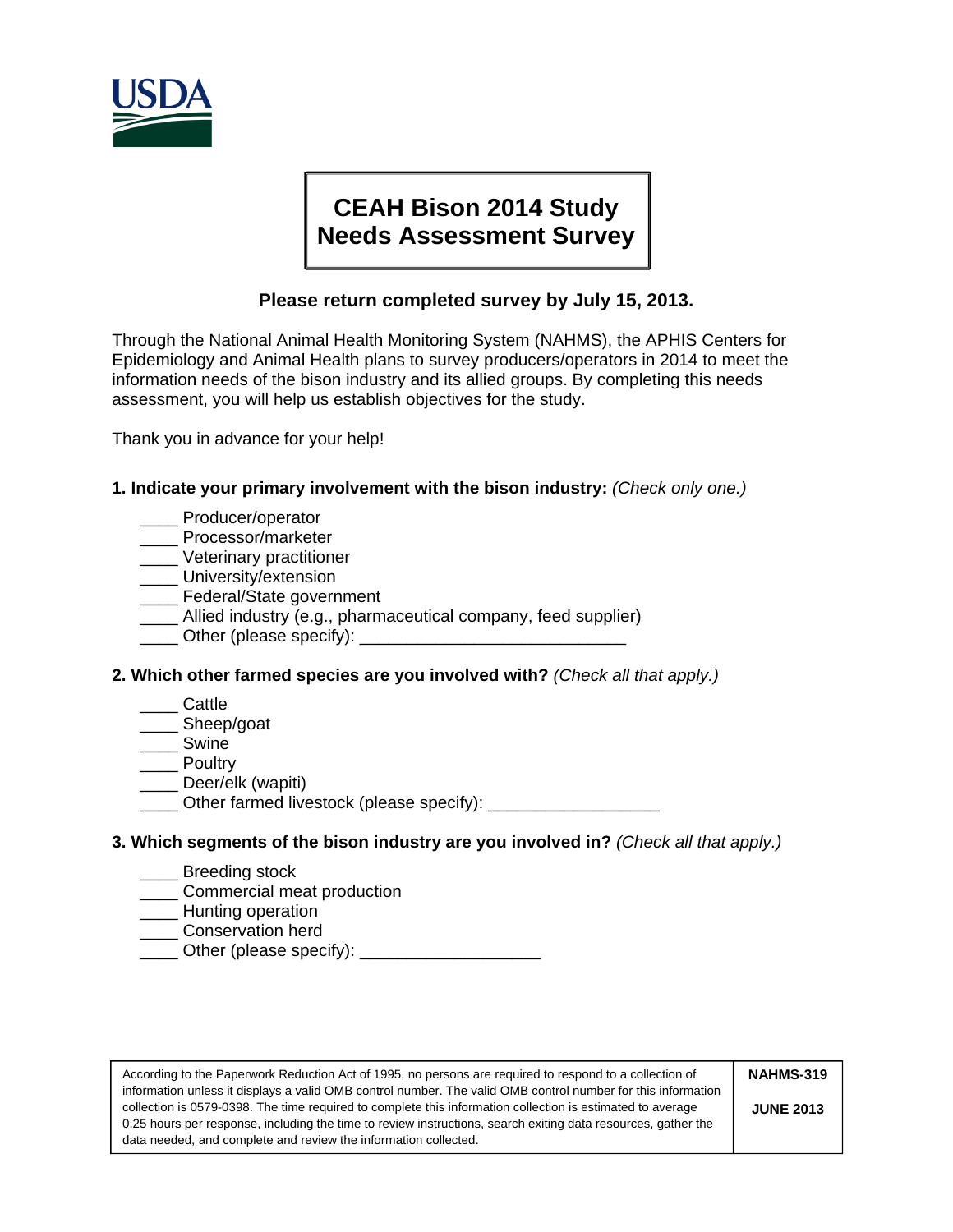- **4. Choose the top three management issues on which you would like the Bison 2014 study to focus.** *(Number the issues in order of priority—1, 2, 3.)* 
	- Biosecurity practices (sources and introduction of new animals, quarantine)
	- \_\_\_\_ Contact with other livestock (cattle, deer, etc.) and/or feral swine/native wildlife
	- \_\_\_\_ Death loss
	- \_\_\_\_ Disease surveillance, testing, and impediments to testing
	- \_\_\_\_ Parasite control
	- \_\_\_\_ Pasture/grazing management
	- \_\_\_\_ Reproductive management (pregnancy diagnosis, weaning, breeding soundness)
	- \_\_\_\_ Vaccination/immunization
	- \_\_\_\_ Veterinarian use
	- Other (please specify):  $\Box$

#### **5. For each of the top three priority management issues selected in question 4, list two specific areas of interest.**

| Example:                               |                                        |
|----------------------------------------|----------------------------------------|
| <b>Issue #1: Biosecurity practices</b> | Interest a: Quarantine for illness     |
|                                        | Interest b: Transport vehicle cleaning |

Specific areas of interest for top three issues:

| Issue #1        | Issue #3 |  |
|-----------------|----------|--|
| a:              | a:       |  |
| b:              | b        |  |
|                 |          |  |
| Issue #2        |          |  |
| a:              |          |  |
| . .<br><b>D</b> |          |  |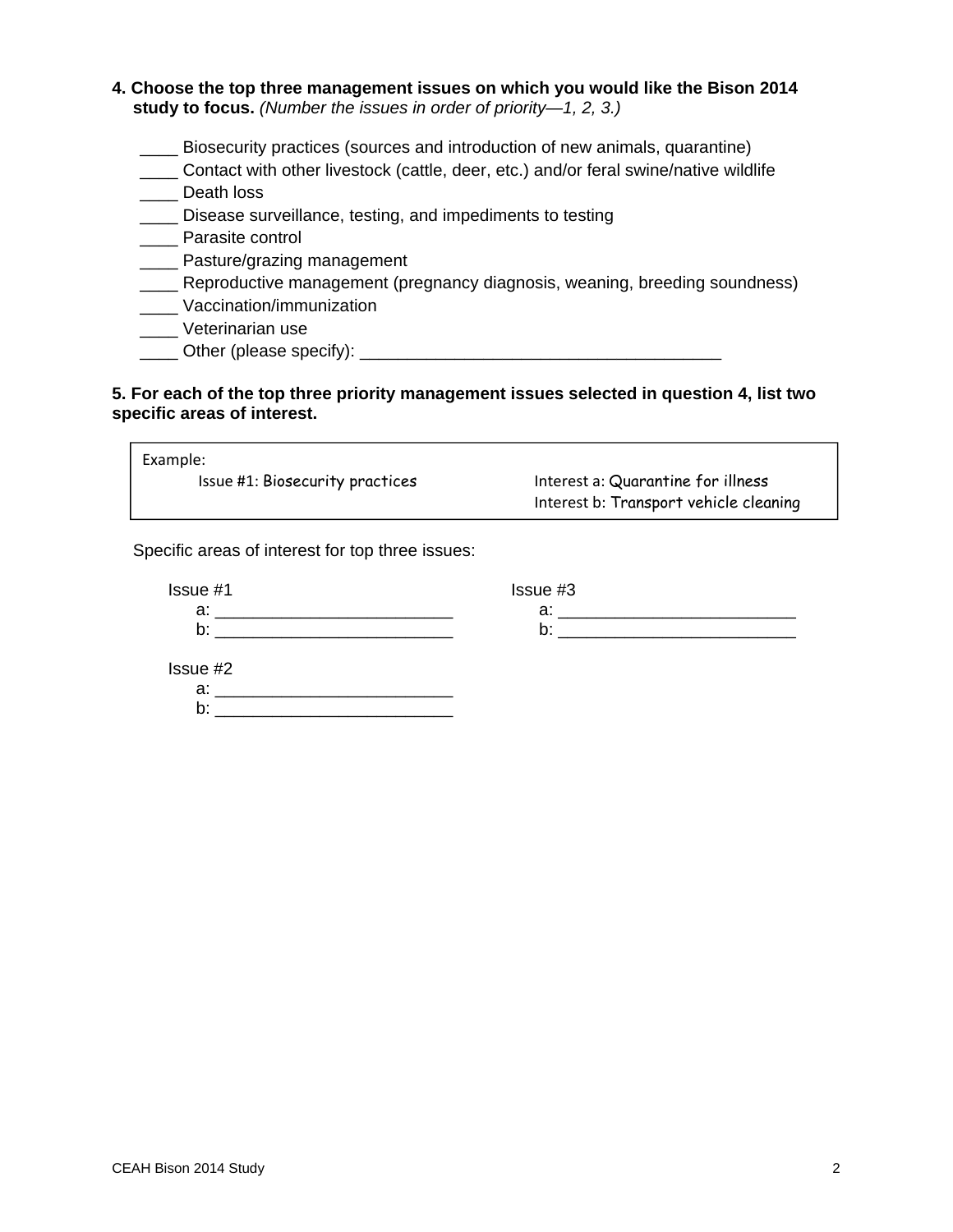- **6. Select three diseases, disorders, or pathogens on which you would like the Bison 2014 study to focus.** *(Number the issues in order of priority—1, 2, 3.)* 
	- \_\_\_\_ Anaplasmosis
	- \_\_\_\_ Anthrax
	- \_\_\_\_ Bovine viral diarrhea (BVD)
	- \_\_\_\_ Brucellosis
	- \_\_\_\_ Clostridium (tetanus, blackleg, malignant edema, enterotoxemia/overeating disease/grain overload)
	- \_\_\_\_ Digestive diseases/diarrhea (e.g., cryptosporidiosis, coronavirus, *E. coli*, rotavirus)
	- \_\_\_\_ Foreign animal diseases (foot-and-mouth disease/FMD, etc.)
	- \_\_\_\_ *Haemophilus somnus* disease
	- \_\_\_\_ Hemorrhagic diseases (e.g., bluetongue/epizootic hemorrhagic disease)
	- **\_\_\_\_** Hoof problems or lameness
	- \_\_\_\_ Johne's disease (paratuberculosis)
	- \_\_\_\_ Malignant catarrhal fever (MCF)
	- \_\_\_\_ *Mycoplasma bovis*
	- \_\_\_\_ Necrobacillosis (foot rot, lumpy jaw)
	- \_\_\_\_ Ocular disease (pinkeye, etc.)
	- \_\_\_\_ Other pneumonia/respiratory disease (e.g., BRSV, IBR, pasteurellosis, PI3)
	- \_\_\_\_ Parasites—external (e.g., ticks, lice, flies)
	- \_\_\_\_ Parasites—internal (e.g., *Toxocara vitulorum* or other gastrointestinal parasites, lung worms, liver flukes)
	- \_\_\_\_ Reproductive disorders (e.g., dystocia, abortion, trichomoniasis)
	- \_\_\_\_ Toxins (e.g., toxic plants, organochlorine residues)
	- \_\_\_\_ Tuberculosis (bovine TB)
	- \_\_\_\_ Other (please specify): \_\_\_\_\_\_\_\_\_\_\_\_\_\_\_\_\_\_\_\_\_\_\_\_\_\_\_\_\_\_
- **7. For each of the top three diseases, disorders, or pathogens selected in question 6, list two specific areas of interest.**

| Example: |                                           |                                            |
|----------|-------------------------------------------|--------------------------------------------|
|          | Disease #1: Pneumonia/respiratory disease | Interest a: Treatments used                |
|          |                                           | Interest b: Treatment success/failure rate |

Specific areas of interest for top three issues:

| Disease #1 | Disease #3 |
|------------|------------|
|            |            |
|            |            |

a: \_\_\_\_\_\_\_\_\_\_\_\_\_\_\_\_\_\_\_\_\_\_\_\_\_ a: \_\_\_\_\_\_\_\_\_\_\_\_\_\_\_\_\_\_\_\_\_\_\_\_\_

 $\mathsf{b}$ :

Disease #2